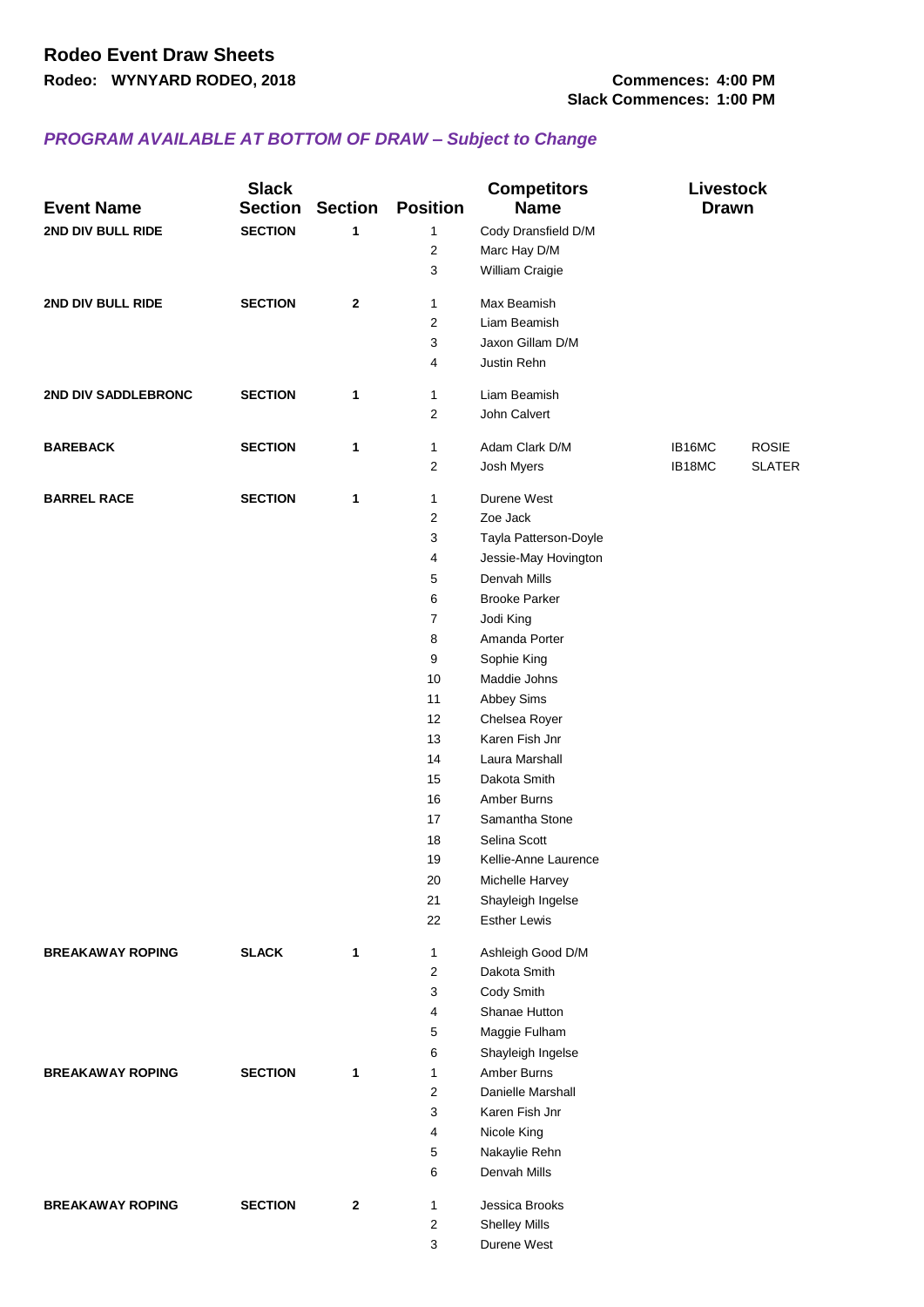|                           |                |              | 4                       | Jodi King            |         |                    |
|---------------------------|----------------|--------------|-------------------------|----------------------|---------|--------------------|
|                           |                |              | 5                       | <b>Esther Lewis</b>  |         |                    |
|                           |                |              | 6                       | Laura Marshall       |         |                    |
| <b>BULL RIDE</b>          | <b>SECTION</b> | 1            | $\mathbf{1}$            | Wade Rehn            | 1402 MC | HILLBILLY BLUE     |
|                           |                |              | 2                       | Justin Rehn          | 706 MC  | MAC DOG            |
|                           |                |              | 3                       | Liam Beamish         | 286 MC  | <b>RIFF RAFF</b>   |
|                           |                |              | 4                       | Adam Clark D/M       | 253 MC  | <b>MAVERIC</b>     |
|                           |                |              | 5                       | <b>Chris Dornauf</b> | 87 MC   | RATTLE N HUM       |
|                           |                |              | 6                       | Joshua Clark         | 705 MC  | <b>RED BULL</b>    |
|                           |                |              | $\overline{7}$          | Denny Leary          | 1401 MC | <b>BUSH BANDIT</b> |
|                           |                |              | 8                       | <b>Guy Goss</b>      | 100 MC  | <b>RUSTY</b>       |
|                           |                |              |                         |                      |         |                    |
| <b>JUNIOR BARREL RACE</b> | <b>SECTION</b> | 1            | 1                       | Shayleigh Ingelse    |         |                    |
|                           |                |              | $\overline{c}$          | Reba Baker           |         |                    |
|                           |                |              | 3                       | Payton Viney         |         |                    |
|                           |                |              | 4                       | Jody Jones           |         |                    |
|                           |                |              | 5                       | Jaz Hutchins         |         |                    |
|                           |                |              | 6                       | Gemma Rehn           |         |                    |
|                           |                |              | $\overline{7}$          | Denvah Mills         |         |                    |
|                           |                |              | 8                       | Codie Lewis          |         |                    |
|                           |                |              | 9                       | Shania Grundy D/M    |         |                    |
|                           |                |              | 10                      | Grace Simpson D/M    |         |                    |
|                           |                |              | 11                      | Mikayla Baker        |         |                    |
|                           |                |              | 12                      | Sophie King          |         |                    |
|                           |                |              | 13                      | Jade Bailey          |         |                    |
|                           |                |              | 14                      | Cody Smith           |         |                    |
|                           |                |              |                         |                      |         |                    |
| <b>JUNIOR BULL RIDE</b>   | <b>SECTION</b> | 1            | $\mathbf{1}$            | Mitchell Innes D/M   |         |                    |
|                           |                |              | $\overline{c}$          | Lachlan Gillam       |         |                    |
| <b>JUNIOR BULL RIDE</b>   | <b>SECTION</b> | $\mathbf{2}$ | $\mathbf{1}$            | Max Beamish          |         |                    |
|                           |                |              | $\overline{\mathbf{c}}$ | <b>Colby Walker</b>  |         |                    |
|                           |                |              | 3                       | Jaz Hutchins         |         |                    |
| <b>JUNIOR STEER RIDE</b>  | <b>SECTION</b> | 1            | 1                       | Lachlan Gillam       |         |                    |
|                           |                |              | $\overline{\mathbf{c}}$ | Lane Viney D/M       |         |                    |
|                           |                |              | 3                       | Payton Viney         |         |                    |
|                           |                |              |                         |                      |         |                    |
| <b>JUNIOR STEER RIDE</b>  | <b>SECTION</b> | $\mathbf{2}$ | $\mathbf{1}$            | Jaz Hutchins         |         |                    |
|                           |                |              | $\overline{c}$          | Mitchell Innes D/M   |         |                    |
|                           |                |              | 3                       | Max Beamish          |         |                    |
|                           |                |              | 4                       | Colby Walker         |         |                    |
| <b>JUNR BREAKAWAY</b>     | <b>SLACK</b>   | 1            | 1                       | Paige Knott          |         |                    |
|                           |                |              | $\overline{\mathbf{c}}$ | Sophie King          |         |                    |
|                           |                |              | 3                       | Cody Smith           |         |                    |
|                           |                |              | 4                       | Shayleigh Ingelse    |         |                    |
| <b>JUNR BREAKAWAY</b>     | <b>SECTION</b> | 1            | $\mathbf{1}$            | Maggie Fulham        |         |                    |
|                           |                |              | $\overline{c}$          | Denvah Mills         |         |                    |
|                           |                |              | 3                       | Max Beamish          |         |                    |
|                           |                |              | 4                       | Payton Viney         |         |                    |
|                           |                |              | 5                       | Mikayla Baker        |         |                    |
| <b>JUNR TEAM ROPING</b>   | <b>SLACK</b>   | 1            | $\mathbf{1}$            | Denvah Mills         |         |                    |
|                           |                |              | $\overline{c}$          | Mikayla Baker        |         |                    |
|                           |                |              | 3                       | Max Beamish          |         |                    |
|                           |                |              | 4                       | Shayleigh Ingelse    |         |                    |
|                           |                |              |                         |                      |         |                    |
| <b>ROPE AND TIE</b>       | <b>SLACK</b>   | $\mathbf 1$  | 1                       | Dylan Clark          |         |                    |
|                           |                |              | $\overline{c}$          | Ty King              |         |                    |
| <b>ROPE AND TIE</b>       | <b>SECTION</b> | 1            | $\mathbf{1}$            | Nicholas Newman      |         |                    |
|                           |                |              | $\overline{\mathbf{c}}$ | Gary King            |         |                    |
|                           |                |              | 3                       | Luke Hamilton        |         |                    |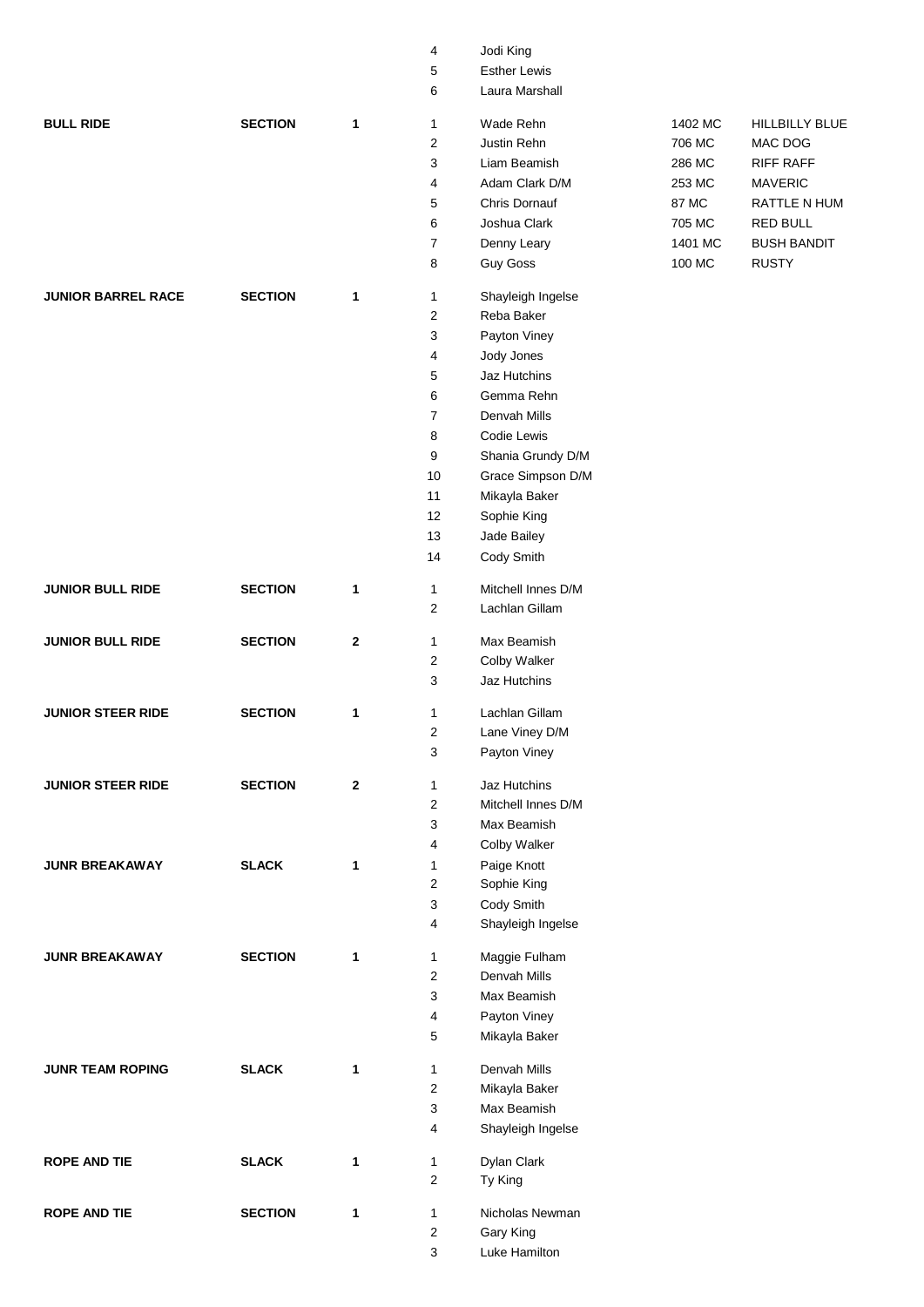| <b>SADDLE BRONC</b>    | <b>SECTION</b> | 1            | 1                       | Dylan Clark       | IB7MC  | <b>COLOURS</b>    |
|------------------------|----------------|--------------|-------------------------|-------------------|--------|-------------------|
|                        |                |              | 2                       | Ty King           | IB1MC  | <b>SHOE MAKER</b> |
|                        |                |              | 3                       | John Calvert      | IB13MC | <b>WAR PAINT</b>  |
| <b>STEER WRESTLING</b> | <b>SECTION</b> | 1            | 1                       | Larry Elphinstone |        |                   |
|                        |                |              | $\overline{2}$          | Luke Hamilton     |        |                   |
|                        |                |              | 3                       | Dylan Clark       |        |                   |
|                        |                |              | 4                       | Josh Myers        |        |                   |
|                        |                |              | 5                       | Andrew McKenzie   |        |                   |
|                        |                |              | 6                       | Ty King           |        |                   |
| <b>TEAM ROPING</b>     | <b>SLACK</b>   | 1            | 1                       | Ty King           |        |                   |
|                        |                |              | $\overline{\mathbf{c}}$ | Nakaylie Rehn     |        |                   |
|                        |                |              | 3                       | Mikayla Baker     |        |                   |
|                        |                |              | 4                       | Luke Hamilton     |        |                   |
|                        |                |              | 5                       | Denvah Mills      |        |                   |
| <b>TEAM ROPING</b>     | <b>SECTION</b> | $\mathbf{1}$ | 1                       | Amber Burns       |        |                   |
|                        |                |              | $\overline{2}$          | Nicholas Newman   |        |                   |
|                        |                |              | 3                       | Durene West       |        |                   |
|                        |                |              | 4                       | Jodi King         |        |                   |
|                        |                |              | 5                       | Gary King         |        |                   |
| <b>TEAM ROPING</b>     | <b>SECTION</b> | $\mathbf{2}$ | 1                       | Andrew Swain      |        |                   |
|                        |                |              | $\overline{2}$          | Karen Fish Jnr    |        |                   |
|                        |                |              | 3                       | Dylan Clark       |        |                   |
|                        |                |              | 4                       | Justin Rehn       |        |                   |
|                        |                |              | 5                       | Danielle Marshall |        |                   |
|                        |                |              | 6                       | Glenn Burns       |        |                   |

## *PROGRAM*

|                                                           | <b>SLACK 2PM</b>                      |           |  |  |
|-----------------------------------------------------------|---------------------------------------|-----------|--|--|
|                                                           | Novice Horse Barrel Race              |           |  |  |
|                                                           | <b>Team Roping</b>                    | Slack 1   |  |  |
|                                                           | Junior Breakaway                      | Slack 1   |  |  |
|                                                           | Breakaway                             | Slack 1   |  |  |
|                                                           | Junior Team Roping                    | Slack 1   |  |  |
|                                                           | Rope & Tie                            | Slack 1   |  |  |
|                                                           | <b>MAIN PROGRAM 4PM</b>               |           |  |  |
|                                                           | <b>Grand Entry</b>                    |           |  |  |
|                                                           | <b>National Anthem</b>                |           |  |  |
|                                                           | <b>Bareback</b>                       | Section 1 |  |  |
|                                                           | 2 <sup>nd</sup> Division Saddle Bronc | Section 1 |  |  |
|                                                           | Junior Steer Ride                     | Section 1 |  |  |
|                                                           | Breakaway                             | Section 1 |  |  |
|                                                           | <b>Team Roping</b>                    | Section 1 |  |  |
|                                                           | Junior Breakaway                      | Section 1 |  |  |
|                                                           | Junior Bull                           | Section 1 |  |  |
|                                                           | 2 <sup>nd</sup> Division Bull         | Section 1 |  |  |
|                                                           | Open Barrel Race                      | Section 1 |  |  |
|                                                           | <b>Junior Barrel Race</b>             | Section 1 |  |  |
|                                                           | Kids Boot Race                        |           |  |  |
| <b>BREAK</b>                                              |                                       |           |  |  |
|                                                           | Saddle Bronc                          | Section 1 |  |  |
|                                                           | Junior Steer Ride                     | Section 2 |  |  |
|                                                           | Junior Bull Ride                      | Section 2 |  |  |
|                                                           | <b>Team Roping</b>                    | Section 2 |  |  |
|                                                           | Rope & Tie                            | Section 1 |  |  |
| Aaron Worldon - Tasmanian Champion Whip Cracking Champion |                                       |           |  |  |
|                                                           |                                       |           |  |  |